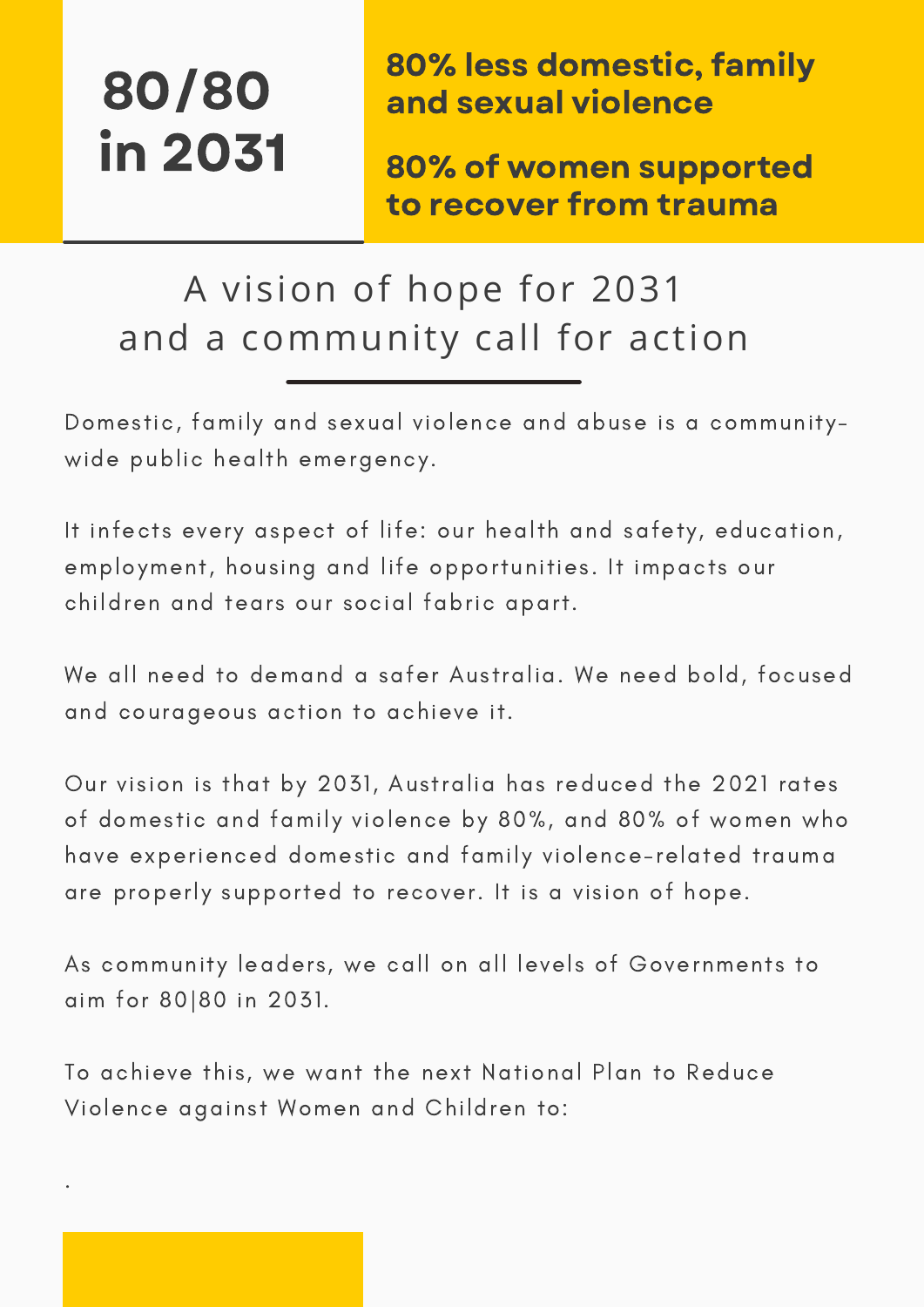80% less domestic, family and sexual violence

80% of women supported to recover from trauma

1. Recognise *trauma behaviour* as a natural response to violence and abuse and for it to be treated as an injury.

2. Ensure victim-survivors have ready access to a range of trauma-specific evidence-based therapies of appropriate duration under the Medicare Benefits Schedule.

3. Establish twenty community based Women's Trauma Recovery Centres across Australia, each offering a one-stop wrap-around health and justice service to women traumatised by family, domestic and sexual violence.

4. Ensure mandatory trauma and gendered violence education and training programs for all health and justice qualifications.

5. Embrace First Nations healing knowledge to address trauma, and ensure real investment in community-controlled responses to domestic, family and sexual abuse.

6. Undertake a National Prevalence Study of Perpetration to: quantify and understand who is using domestic, family and sexual violence against women and children; identify the personal, cultural, social and structural drivers for that violence to improve effective early identification and interventions; and shift the burden off victim-survivors for stopping abuse and violence.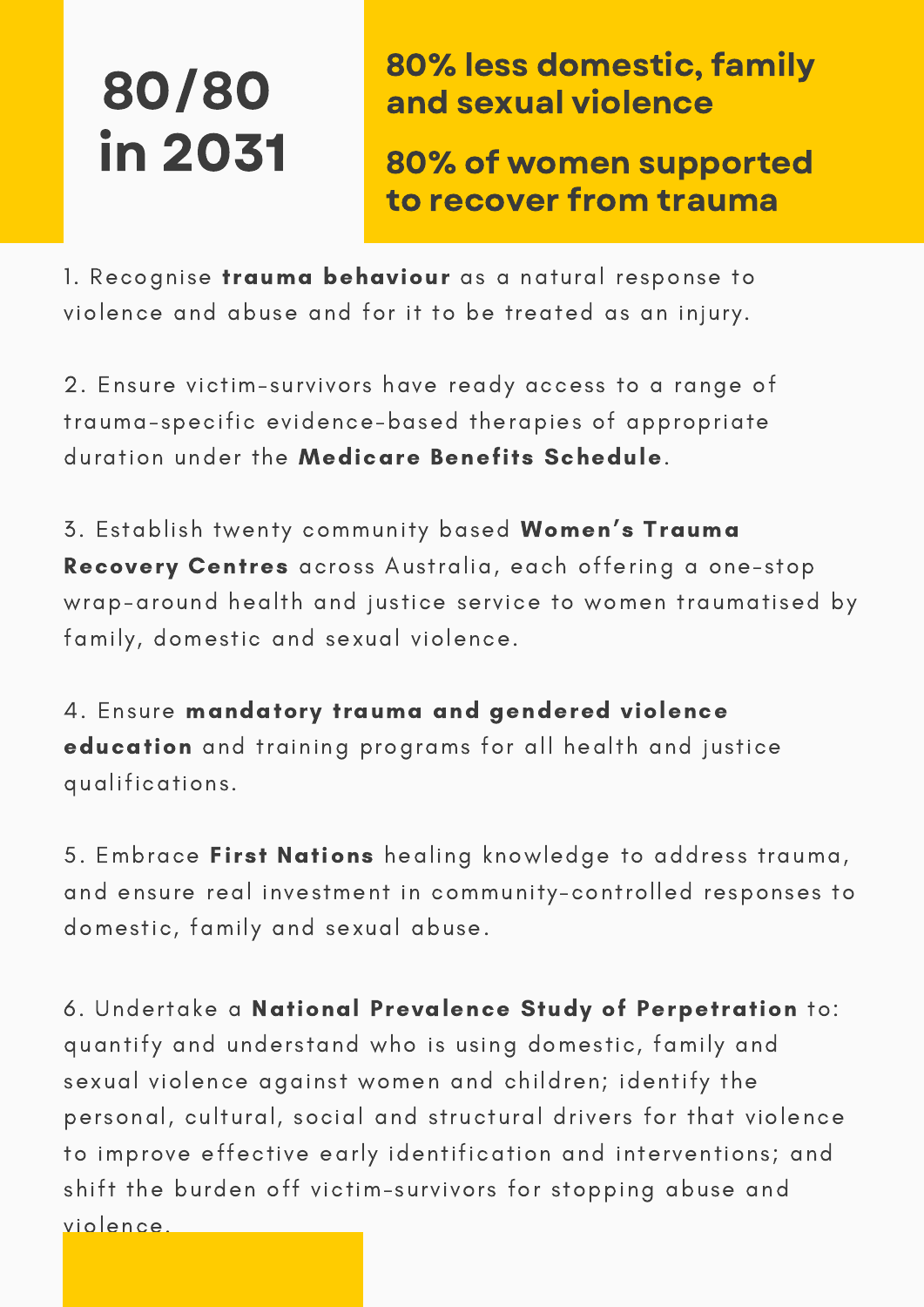#### 80% less domestic, family and sexual violence

80% of women supported to recover from trauma

7. Work with women and children who have experienced gendered violence through co-design and co-production of policy, services and reforms relating to domestic, family, and sexual abuse, and establishing and sustainably funding a national Victim Survivor Experts peak body.

8. Embed specialist children and young person workers in domestic and family violence services and specialist domestic and family violence workers in children and young person services, which recognises children as victims, supports their recovery and reduces potential revictimisation or perpetration, thereby breaking the intergenerational cycle of violence.

9. Construct 17,000 new social and affordable and accessible housing units every year for the next ten years across Australia, so that women and children experiencing violence have safe housing options.

Realising this vision is entirely possible, if we have the courage to take these practical and transformative actions to stop men's violence against women.

We, the undersigned, call on all Governments to act now, so that by 2031 we can achieve a better Australia for all.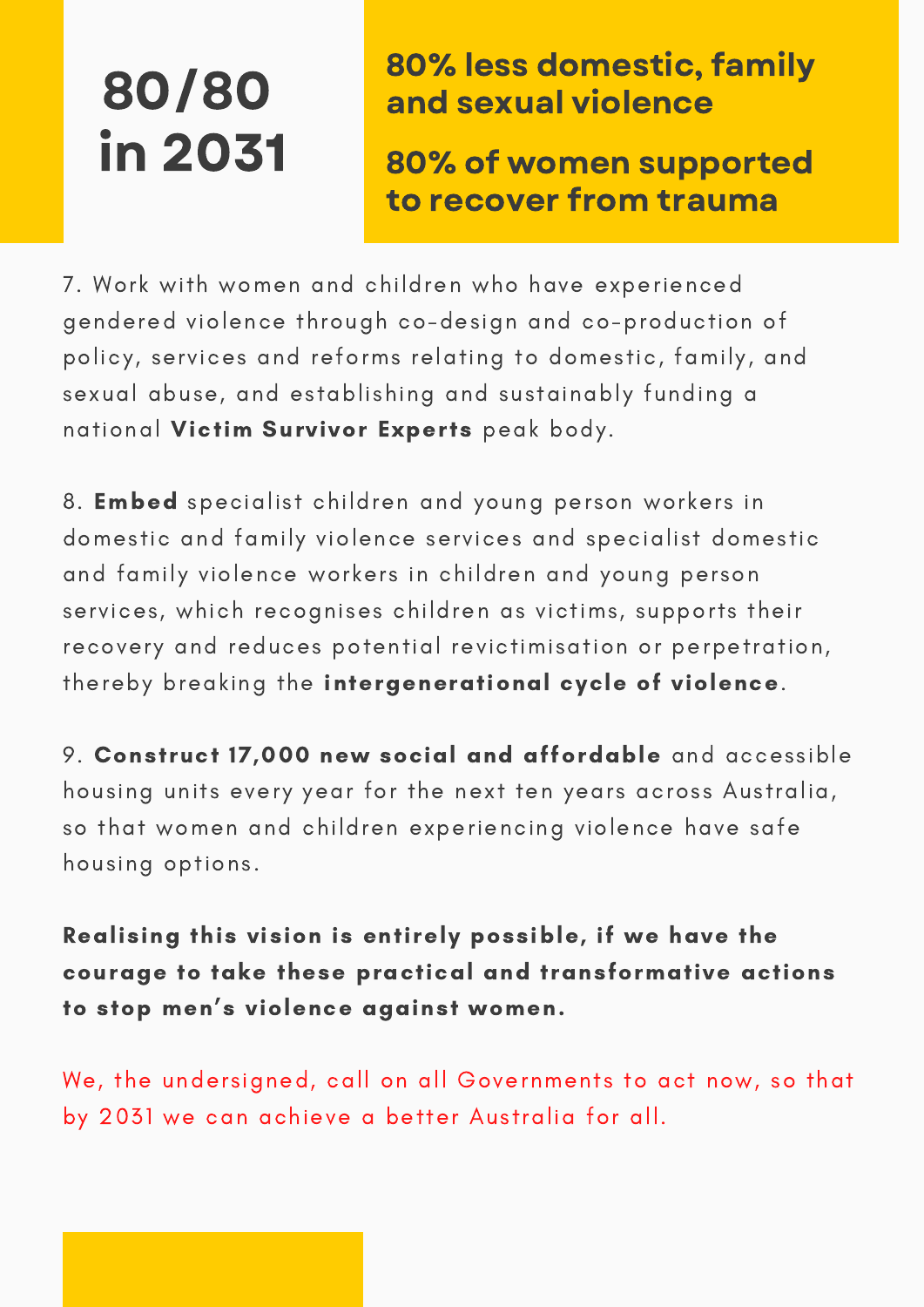### 80% less domestic, family and sexual violence

80% of women supported to recover from trauma

Delia Donovan, CEO - Domestic Violence NSW Dr Angelo Virgona, Chair - NSW Branch, Royal Australian and New Zealand College of Psychiatrists (RANZCP) Judy Daunt, Chairwoman - Illawarra Women's Health Centre Jennifer Tierney, Executive Director - Médecins Sans Frontières (MSF) Australia Professor Patricia M. Davidson, Vice-Chancellor - University of Wollongong Dr Karen Williams, Clinical Psychiatrist, FRANZCP, Founder - Doctors Against Violence Towards Women Tom Daunt, Chief Executive Officer - ALDI Stores Faye Worner, CEO - Waminda, South Coast Women's Health and Welfare Aboriginal Corporation Ash Johnstone, CEO - Women's Safety NSW Lula Dembele, Survivor Advocate and Founder of Accountability Matters Project Sally Stevenson AM, General Manager - Illawarra Women's Health Centre Dr Clare Cooper, Lecturer in Design - University of Sydney Arunn Jegan, Advocacy Coordinator - Médecins Sans Frontières (MSF) Australia Julia Thoener, Policy and Advocacy Advisor - RANZCP Dr Patricia Cullen, Research Fellow - School of Population Health UNSW & Provisional Psychologist Associate Professor Michael Flood - School of Justice, Queensland University of Technology Michelle O'Neil, President - ACTU Tanja Kovac, CEO - Gender Equity Victoria Allen Behm - FearLess Board Member, Director International Security Affairs Program, The Australia Institute Chris Barrie AC, Chair - FearLess, ex Chief of the Defence Force Tina Smith, President - South Coast Labour Council Natalie Lang, Branch Secretary - Australian Services Union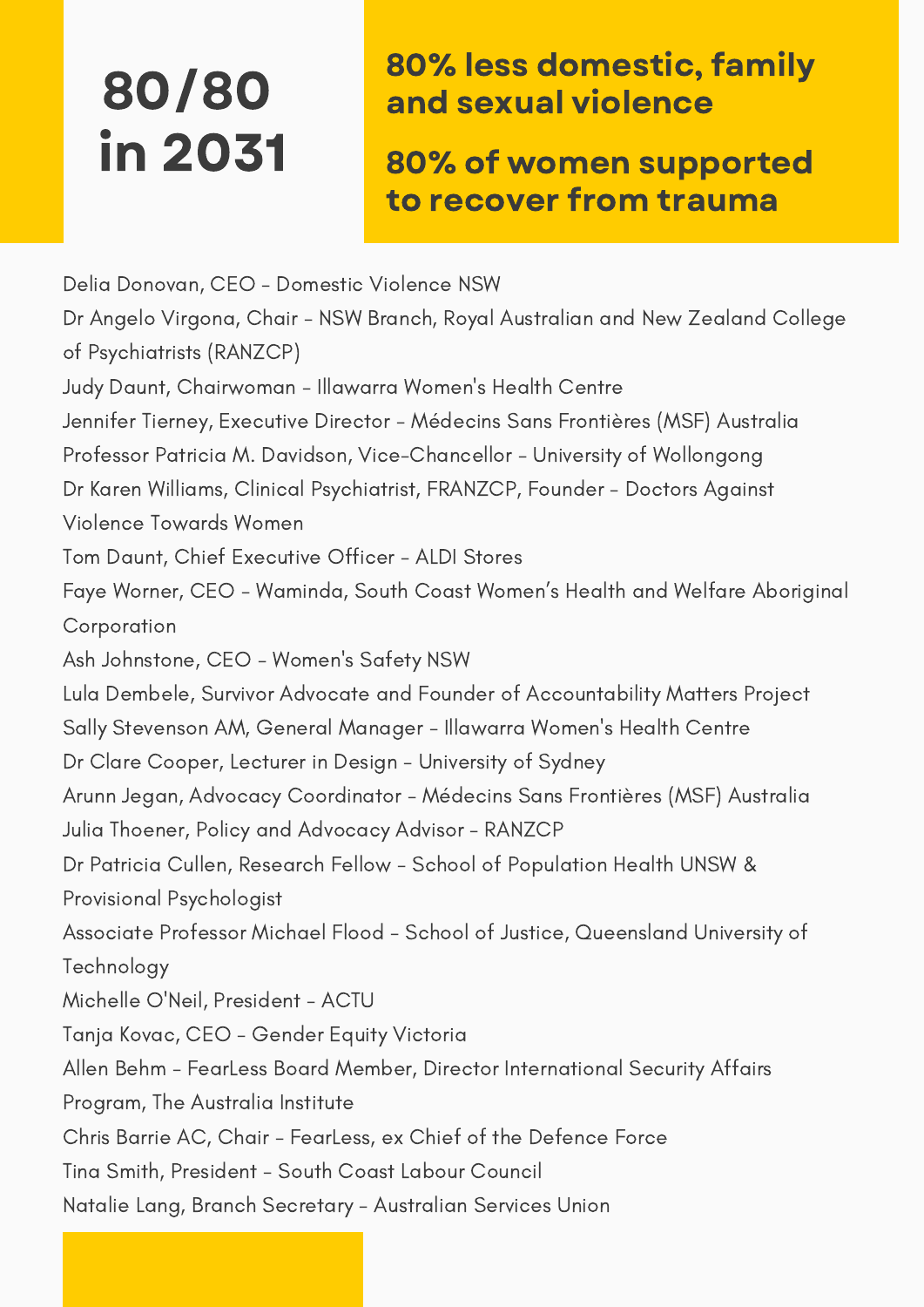### 80% less domestic, family and sexual violence

80% of women supported to recover from trauma

Delia Donovan, CEO - Domestic Violence NSW Dr Angelo Virgona, Chair - NSW Branch, Royal Australian and New Zealand College of Psychiatrists (RANZCP) Dr Karen Williams, Clinical Psychiatrist, FRANZCP, Founder - Doctors Against Violence Towards Women Lula Dembele, Survivor Advocate and Founder of Accountability Matters Project Sally Stevenson AM, General Manager - Illawarra Women's Health Centre Ash Johnstone, CEO - Women's Safety NSW Judy Daunt, Chairwoman - Illawarra Women's Health Centre Jennifer Tierney, Executive Director - Médecins Sans Frontières (MSF) Australia Professor Patricia M. Davidson, Vice-Chancellor - University of Wollongong Tom Daunt, Chief Executive Officer - ALDI Stores Faye Worner, CEO - Waminda, South Coast Women's Health and Welfare Aboriginal Corporation Dr Clare Cooper, Lecturer in Design - University of Sydney Arunn Jegan, Advocacy Coordinator - Médecins Sans Frontières (MSF) Australia Julia Thoener, Policy and Advocacy Advisor - RANZCP Dr Patricia Cullen, Research Fellow - School of Population Health UNSW & Provisional Psychologist Associate Professor Michael Flood - School of Justice, Queensland University of Technology Michelle O'Neil, President - ACTU Tanja Kovac, CEO - Gender Equity Victoria Allen Behm - FearLess Board Member, Director International Security Affairs Program, The Australia Institute Chris Barrie AC, Chair - FearLess, ex Chief of the Defence Force Tina Smith, President - South Coast Labour Council Natalie Lang, Branch Secretary - Australian Services Union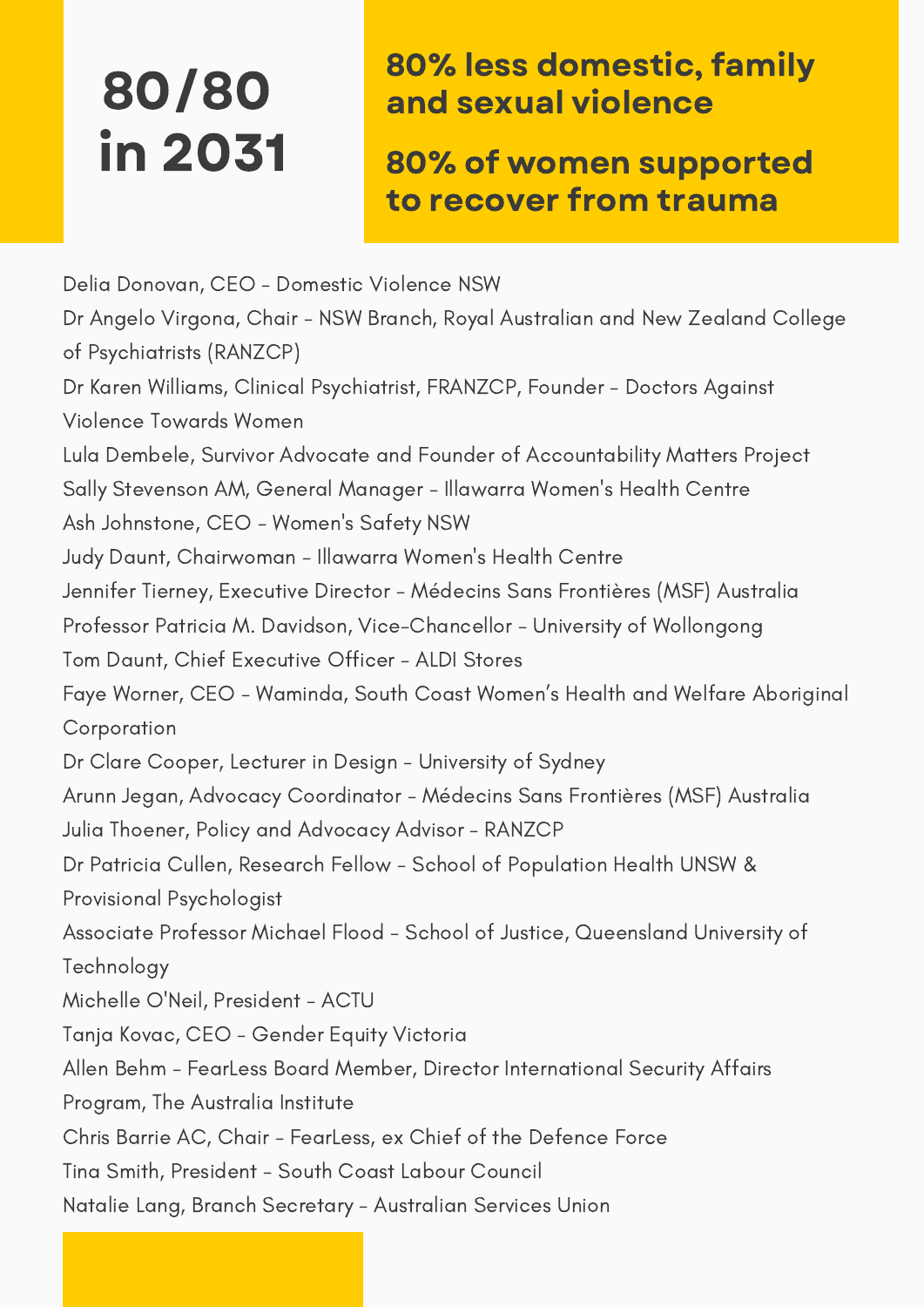### 80% less domestic, family and sexual violence

80% of women supported to recover from trauma

Wendy Bacon – Journalist, Researcher, Activist Maggie Dent, International Parenting Author and Educator Dr Megan Robertson, Director of Research - St Vincents Melbourne Dr Jacqueline Small, Clinical Leader Specialised Team for Intellectual Disability - Sydney LHD Joanne Reed, Chairwoman - Women Illawarra Melissa Perry, CEO Communicare and White Ribbon Australia Allan Ball, Operations Director, White Ribbon Australia Brad Chilcott, Executive Director, White Ribbon Australia Dr Michael Salter, Scientia Associate Professor of Criminology - University of New South Wales Dr Richard Denniss, Chief Economist - The Australia Institute Professor Susan Rees - School of Psychiatry, Faculty of Medicine, University of New South Wales Jane Caro AM Dr Jenna Price, Visiting Fellow - Australian National University & Columnist - Sydney Morning Herald, Canberra Times Cathy Oddie, Family Violence Lived Experience Consultant Dr Andrew Miller, AMA WA Jo Stanley - House of Wellness Margherita Basile, Chairwoman - Women's Health NSW & Manager - Sydney Women's Counselling Centre Rachael Natoli, CEO / Founder - Lokahi Foundation Nicole Lee, Survivor Activist Dr Husna Razee - School of Public Health and Community Medicine, University of NSW Dr Ruth Wells, Research Fellow - School of Psychiatry, University of NSW

Janine Rees, Victim Survivor Voice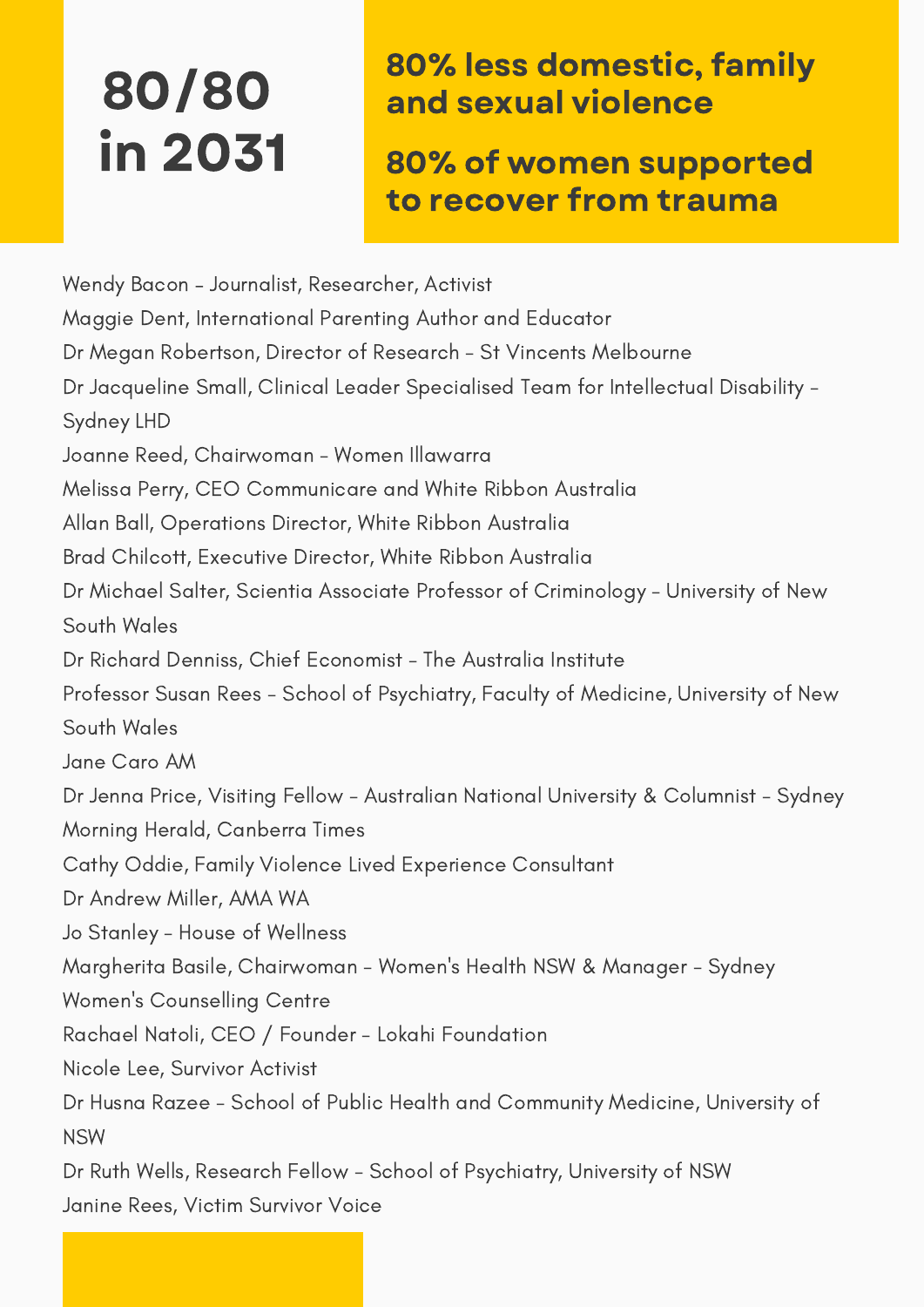### 80% less domestic, family and sexual violence

80% of women supported to recover from trauma

Kelly Banister, General Manager - Northern Rivers Women and Children's Services Van Badham, Author, Social Commentator Angela Lynch AM, CEO - Women's Legal Service Dr Manjula O'Connor, Clinical Psychiatrist, Chair - Family Violence Psychiatry Network RANZCP Hayley Foster, CEO - RDVSA, Rape & Domestic Violence Services Australia Geraldine Bilston, Survivor Advocate Jane Matts, Survivor Advocate Professor Kerry Carrington, Research Professor - School of Justice - QUT Arlia Fleming, Chair - Community Legal Centres NSW Vicki Tiegs OAM, Director - Waples Marketing & IWD Illawarra Chairwoman Trish Van Leeuwen, Chief Philanthropy Officer - DVNSW Professor Patricia Easteal AM, Emeritus Professor - Faculty of Business, Government & Law, University of Canberra Lisa Wachsmuth, Acting Editor - The Illawarra Mercury Nick Rushworth, Executive Officer - Brain Injury Australia Annabelle Herd, CEO - Australian Recording Industry Association (ARIA) Tess Moodie, Project Coordinator - Advocates for Change, Engender Equality Tasmania Nick Guggisberg, Manager Community and Cultural Development - Kiama Municipal Council Associate Professor Rowena Ivers - Graduate Medicine, University of Wollongong Emma Rodrigues, Survivor Advocate Karen Mundine, CEO – Reconciliation Australia Arlia Fleming, Chair - Community Legal Centres NSW. Talie Star - Consultant Trauma, DFV, Homelessness & Disability Marianne Saliba, Mayor - Shellharbour Council Chris Christodoulou, CEO - Greenacres Disability Service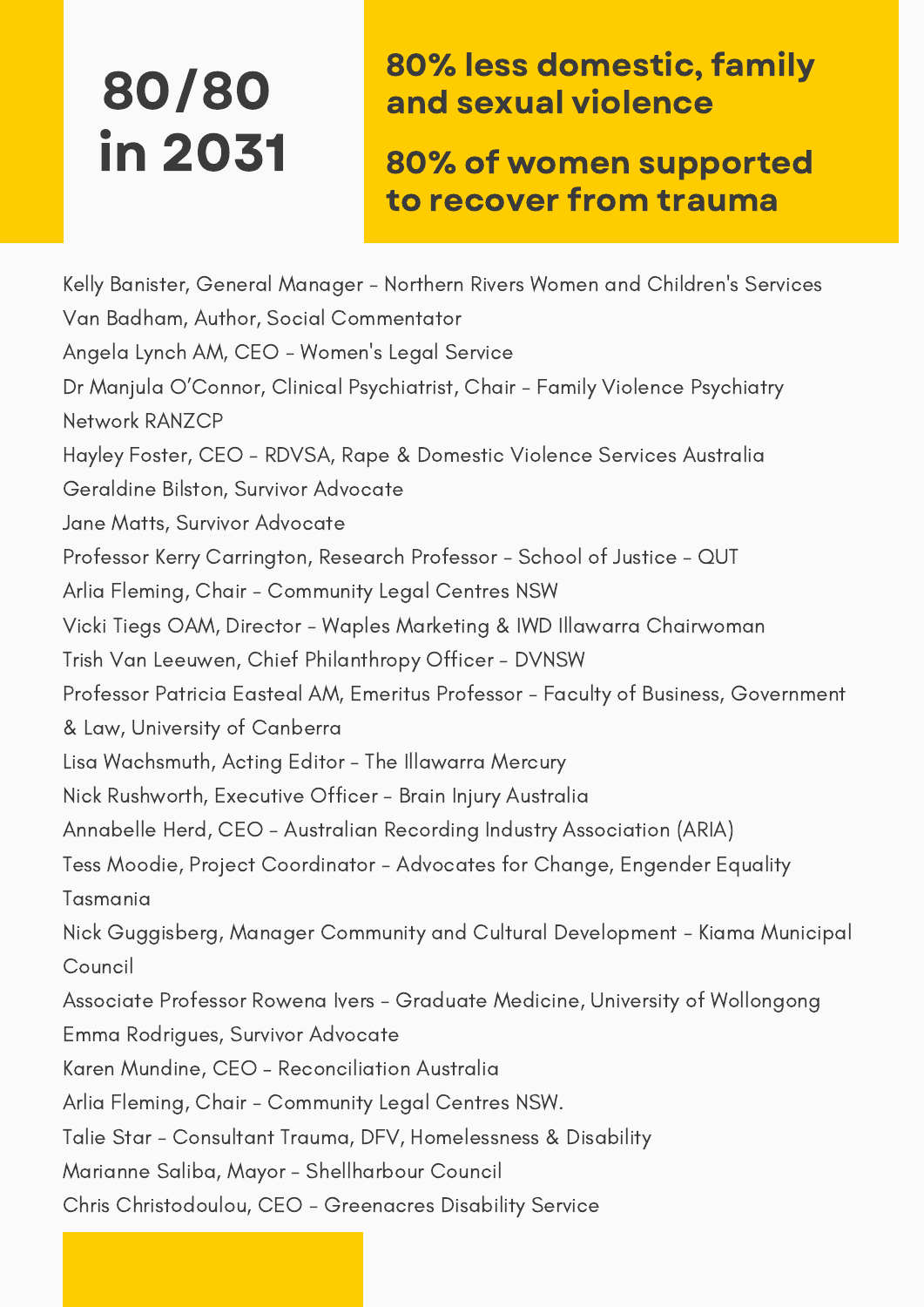### 80% less domestic, family and sexual violence

80% of women supported to recover from trauma

Shelley Ware, Aboriginal Corporate Speaker Scarlett Franks, Survivor Advocate & Researcher - University of Sydney Anne Smart, President Australian Women's Health Nurse Association Inc (AWHNA) Michele Adair, Chair Community Housing Industry Association NSW and CEO Housing Trust Cina, Disability advocate, Homeless women's peer support group facilitator Professor Kelsey Hegarty, Family Violence Prevention - The University of Melbourne & The Royal Women's Hospital Rosalind Strong AM - Keeping Women out of Prison Coalition Dr Rachael Field, Professor of Law - Bond University & immediate past President of Women's Legal Service, Brisbane Dhanya Mani, Founder - 'Kate's List', Member, NSW Parliament Advisory Group on Bullying, Sexual Harassment & Serious Misconduct Danielle Dobson, Author, Advocate, Coach, Speaker Tracy Lumb, Manager - Shoalhaven Women's Health Centre Dr Nikki Stamp, Cardiothoracic surgeon, writer & TV presenter Claire Pullen, Chair - Our Bodies Our Choices Assistant Professor Tanya Atwill, Program Director - Faculty of Law, Bond University Philip Flood AO, Former Secretary - DFAT Honorary Professor Bob Pease - Deakin University & Adjunct Professor, Institute for Social Change, University of Tas Theresa Mason, CEO - Central Coast Community Women's Health Centre Professor Kimberlie Dean, NHMRC Emerging Leadership Fellow - Chair of Forensic Mental Health and Acting Head of School of Psychiatry, University of NSW Dr Marianne Jauncey, BMed, MPH (Hons) FAFPHM, Medical Director - Uniting Medically Supervised Injecting Centre Associate Professor Sally Nathan, Medicine School of Population Health, University of NSW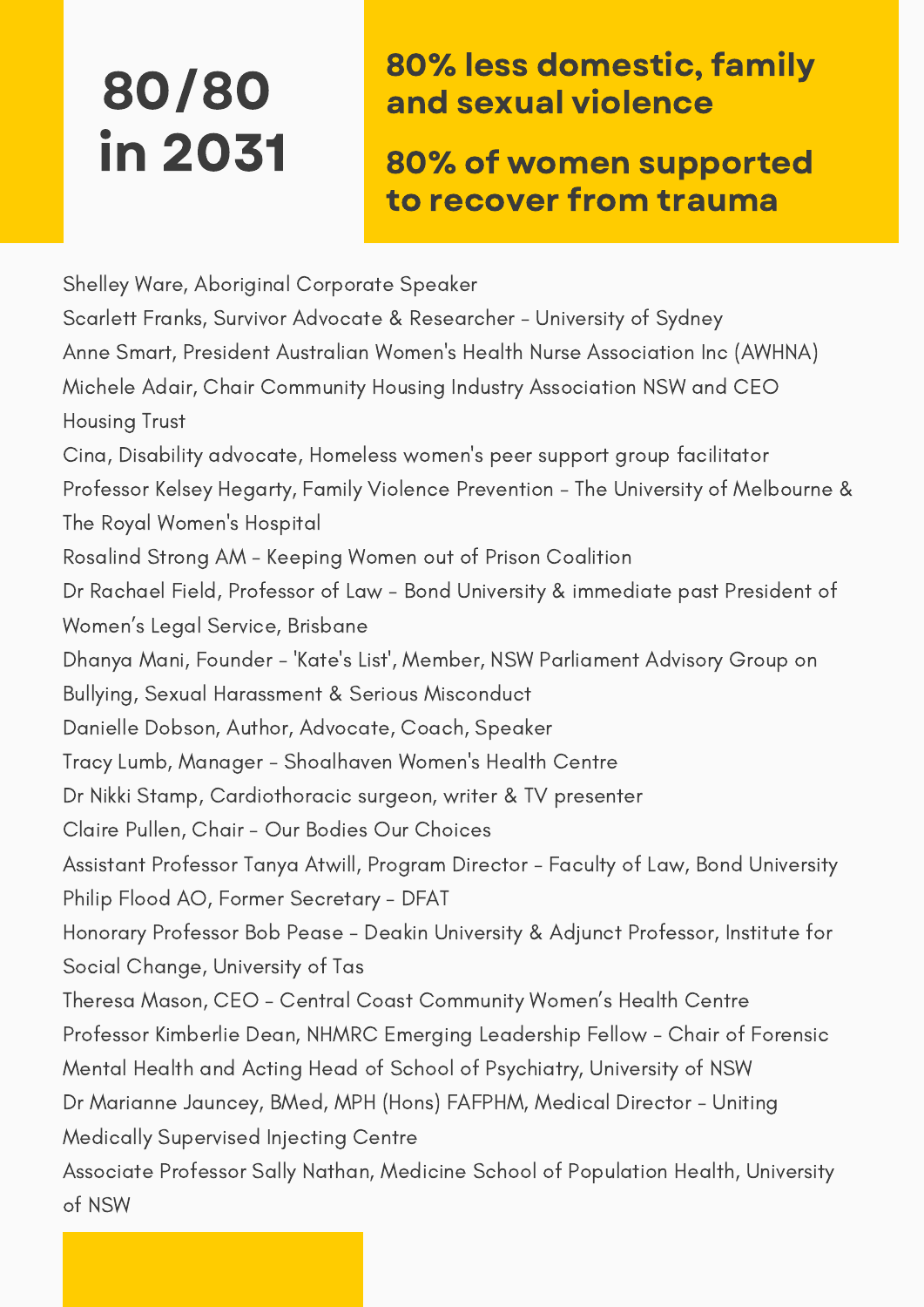### 80% less domestic, family and sexual violence

80% of women supported to recover from trauma

Jessica Millman

Sandra McCarthy OAM, Emeritus Mayor & Fellow of the University of Wollongong The Interpersonal Violence Committee of the Australasian Injury Prevention Network (AIPN) Emma Maiden, Head of Advocacy and Media, Uniting Medically Supervised Injecting **Centre** Dr Éidín Ní Shé, Senior Lecturer, School of Population Health, University of NSW Nicky Sloan, CEO - Community Industry Group Lisiane Latouche, Director Allied Health - Tresillian Family Care Centres Vicki Johnston, Manager - The Deli Women & Children's Centre Carol Ronken, Director of Research & Visiting Fellow, School of Justice, Queensland University of Technology Kate Dundas, Deputy Chair - Australia for UNHCR Graeme Gherashe, Gherashe Consultants Belinda Neil, FearLess Board Member & Author Carolyn Murphy, Chief Financial Officer - Fearless Outreach David Templeton, FearLess Board Member & CEO - Australian Council of Deans of **Education** Simone Read, FearLess Board Member Julie Sarkozi, Solicitor - Women's Legal Service QLD Diann Rodgers-Healey, Director - Illawarra Centre for Enablement & Australian Centre for Leadership for Women Dr Kelli Angwin MBBS FRACGP Dr Bronwyn Mueller MBBS, DRANZCOG, FRACGP Dr Anita Hutchison MBBS, FRACGP, B.App.Sci (Biomedical) Dr Kate Kloza, MBBS, FACRRM, GradCertHlthRemExtrEnv Dr Mary Stevens BMedSci, MBBS (Hons) FACEM. Dr Zewlan Moor MBBS, FRACGP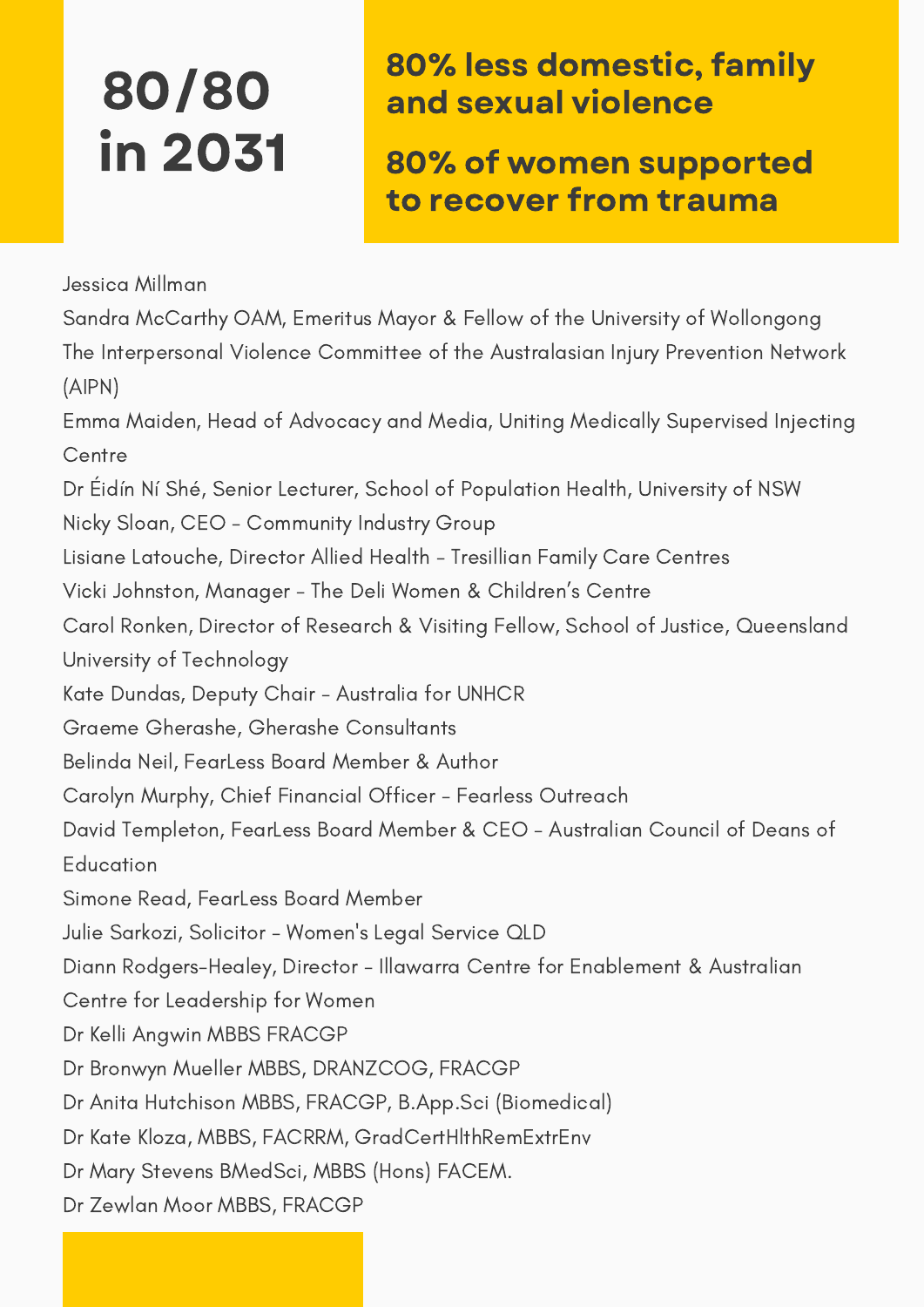#### 80% less domestic, family and sexual violence

80% of women supported to recover from trauma

Dr Melanie Dorrington, B.Biomedsci (Hons), MBBS, FRACGP

- Dr Briony Andrew MBBS FRACGP FRANZCOG adv IBCLC
- Dr Jennifer Neil MBBS (Hons) FRACGP GCert
- Dr YiZhong Zhuang BSc BMBS(Hons) FRACP
- Dr Carole-Anne Whigham MB ChB
- Dr Naomi Whyler BMedSci (Hons) MBChB DRCOG MSc MRCP
- Dr Amanda Stephens BA MBBS PhD
- Dr Claire Noonan, MBBS FRACGP BMedSci(Hon)
- Dr Maria Zaballa BMedSci (Hons), MBBS, FRAC
- Dr Barbara Withers, PhD, MBBS, BSc, FRACP, FRCPA
- Dr Emma Adams MBBS FRANZCP MMH (Perinat&Inf)
- Dr Kishani Kannangara MBBS BSc(Hons) FRACP
- Dr Sarah Bernard MBBS FRACP
- Dr Katie Niven BSc MBBS
- Dr Jacqui Shand MBChB
- Dr Kassandra Fairhall BMBS, BSc, FRACGP
- Dr Keri Alexander MBChB Grad.Fip.Fam.Med FRACGP; FAChAM
- Dr Jessica Yabsley, B.HumNutr, M.Nutr&Diet, MBBS.
- Dr Nikhil Autar, BMed Res
- Dr Alicia Arivalagan BSc MBA MBBA
- Dr Jessica Day MBBS (Hons) FRACP PhD
- Dr Paris Ramrakha MBBS, FACEM, PGD ClinTox, DCH, GD Ec
- Dr Jessica Day BASc MBBS (Hons) FRACP PhD
- Dr Jo-Anne Zappia MBBS FRACGP FASPM DRANZCOG
- Dr Mary-Louise Graham BBiomedSc (Hons), BMed (Dist), FRACGP
- Dr Meghan Rose BA BEd MBBS (hons) DCH
- Dr Marjorie Cross OAM MBBS FRACGP
- Dr Linda Welberry MB.BS. FAChSHM